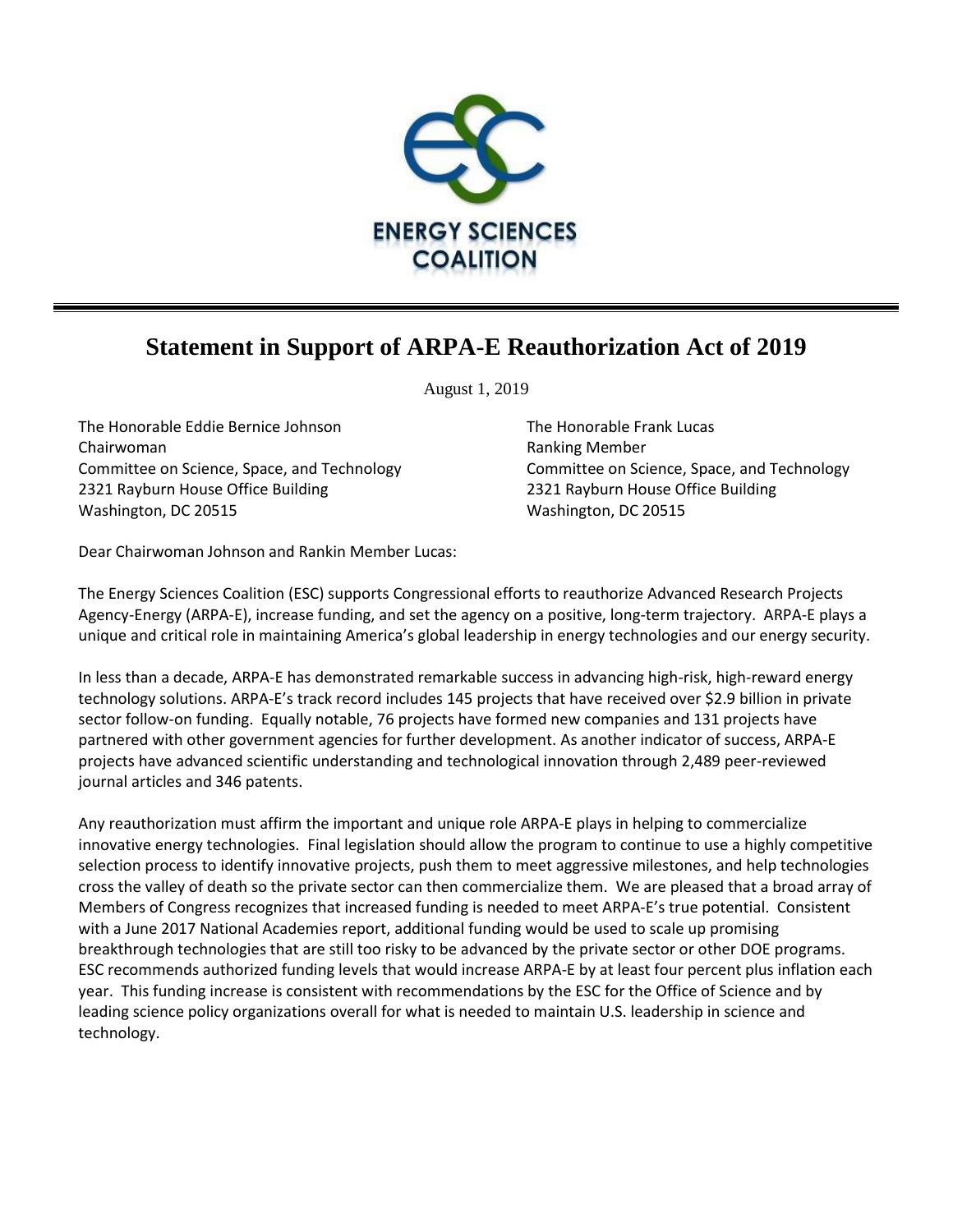ESC also supports new authorization for ARPA-E to address DOE's nuclear waste clean-up and management issues and support projects to improve the resilience, reliability, and security of our energy infrastructure. This flexibility is needed to ensure ARPA-E can respond to emerging and future energy challenges.

Contacts: Christopher Carter Leland Cogliani Co-chair Co-chair 610-216-5656 202-289-7475

[ccc317@lehigh.edu](mailto:ccc317@lehigh.edu) [Leland@lewis-burke.com](mailto:Leland@lewis-burke.com)

*The Energy Sciences Coalition (ESC) is a broad-based coalition of organizations representing scientists, engineers and mathematicians in universities, industry and national laboratories who are committed to supporting and advancing the scientific research programs of the U.S. Department of Energy (DOE), and in particular, the DOE Office of Science.*